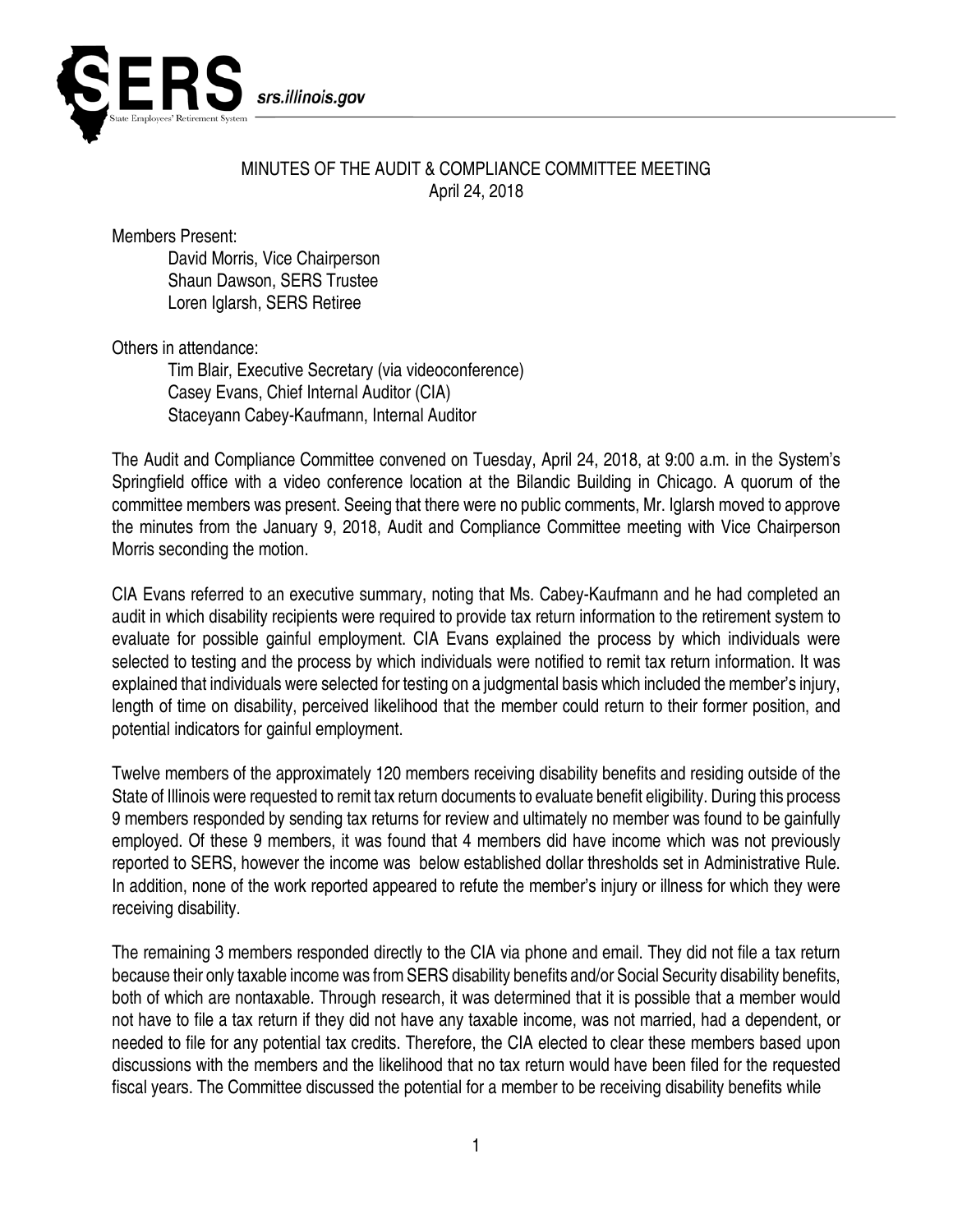residing within Illinois and then working in another state such as Missouri or Indiana. It was explained that this was possible, and that in the future the auditors may expand their sample to any individuals living near the state border in which it is suspected that they may be gainfully employed.

The Committee began discussing the IT Security Audit which was recently completed. CIA Evans explained that the criteria from the National Institute of Science and Technology (NIST) was used for evaluating various IT controls and that this criterion generally applied to agencies and departments of the Federal government. The audit scope included a review of access controls, access rights reviews, business continuity and incident response, a review of policies and procedures, and an examination of physical and IT related controls.

During testing in the IT audit, 21 computers located on the inventory listing were found to not be receiving regular updates. It was explained that 9 of the 21 were mobile devices were not always connected to the network and therefore they were not receiving scheduled updated. This resulted in one audit finding drafted for the audit report regarding patch management weaknesses. CIA Evans explained the process by which computers are setup to receive system and security updates through a patch manager and stated that if there is an error in the process, or if the machine is not connected to the network then the computer will not receive the updates.

An additional 10 computers were found to have abnormally high patch failure rates which was believed to be due to connectivity issues. Finally, just 3 of 84 servers were found to be running an operating system which is no longer supported by the vendor which may make them vulnerable to new exploits or vulnerabilities since new patches are not being released. CIA concluded discussion on the report on discussing 4 vulnerabilities which had not yet be remedied since the last vulnerability assessment. Management agreed with the finding and began putting into place a plan to update all PCs and correct known vulnerabilities.

Mr. Iglarsh inquired as to the other recommendations provided in the full audit report. CIA Evans recapped some of the recommendations including the need to lock down USB ports to prevent staff from transporting viruses via their mobile devices or eliminating the exfiltration of SERS data. Further, the Committee discussed the need to ensure only staff has access to one software application in which they CIA felt was the biggest exposure risk for the retirement system due to the amount of information maintained. Finally, the CIA noted the need for additional security cameras to cover certain areas of the building and grounds. Management was receptive to the findings and additional recommendations.

Ms. Cabey-Kaufmann discussed the Imaging Audit in which the auditors reviewed the process by which physical paper documents are converted and retained in a digital format. It was explained that no findings were drafted for this audit, however several recommendations were provided which the auditors felt that process improvements could be made. Generally, several good internal controls were noted in review of the imaging process. CIA Evans explained that the move from paper files to digital files has several advantages and discussed the backup of digital records which occurs nightly on-site and also off-site.

It was explained that the internal auditors spent one day sitting in and reviewing a Field Services preretirement workshop, Investing in Your Future. This workshop which is geared primarily towards newer members discusses retirement benefits, deferred compensation, financial planning, and estate planning. The auditors hope to review all field service workshops during 2018 and provide any recommendations on the